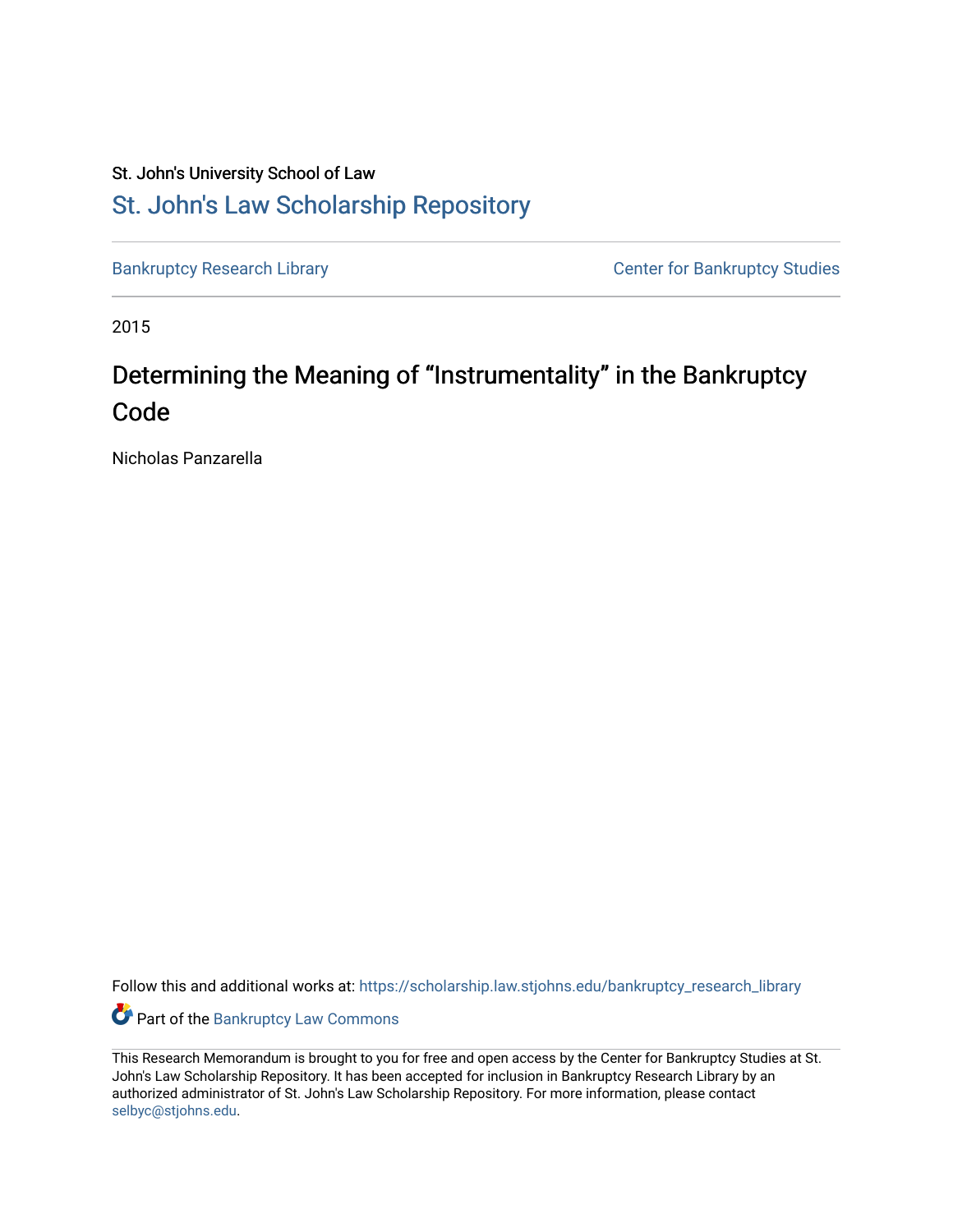

#### Determining the Meaning of "Instrumentality" in the Bankruptcy Code

#### D. Nicholas Panzarella, J.D. Candidate 2016

Cite as: Determining the Meaning of "Instrumentality" in the Bankruptcy Code, 7 ST. JOHN'S BANKR. RESEARCH LIBR. NO. 17 (2015).

## **Introduction**

The Bankruptcy Code dictates who is eligible to be a debtor in bankruptcy. Section  $109(a)$  generally provides that "a person that resides or has a domicile, a place of business, or property in the United States, or a municipality, may be a debtor under [the Bankruptcy Code]." Although a debtor that is a "person" or a "municipality" maybe eligible to file for bankruptcy, section 109 restricts which chapters that a debtor may file under. In particular, subject to various restrictions, a "person" may be a debtor under chapter 7, 11, 12, or 13. A municipality, however, is only eligible to be a debtor under chapter 9, and then only if the municipality can meet section 109(c)'s strict eligibility requirements. Accordingly, a court's determination of whether a debtor is a person or municipality will determine which chapter the debtor may file under.

Courts' determinations of whether a debtor is a person or a municipality is particularly important because, recently, private non-profit organizations are increasingly carrying out tasks traditionally performed by governments.<sup>2</sup> Private non-profits working closely with governments pose an interesting problem in the Bankruptcy Code, because they seem to fulfill some public

<sup>&</sup>lt;sup>1</sup> 11 U.S.C. § 109(a) (2012).

 $2$  See e.g. David M. Halbfinger, City Sets Up a Corporation to Oversee Its Tech Projects, N.Y. TIMES, Aug. 23, 2012, http://www.nytimes.com/2012/08/24/nyregion/new-york-city-sets-upnonprofit-corporation-to-oversee-tech-projects.html.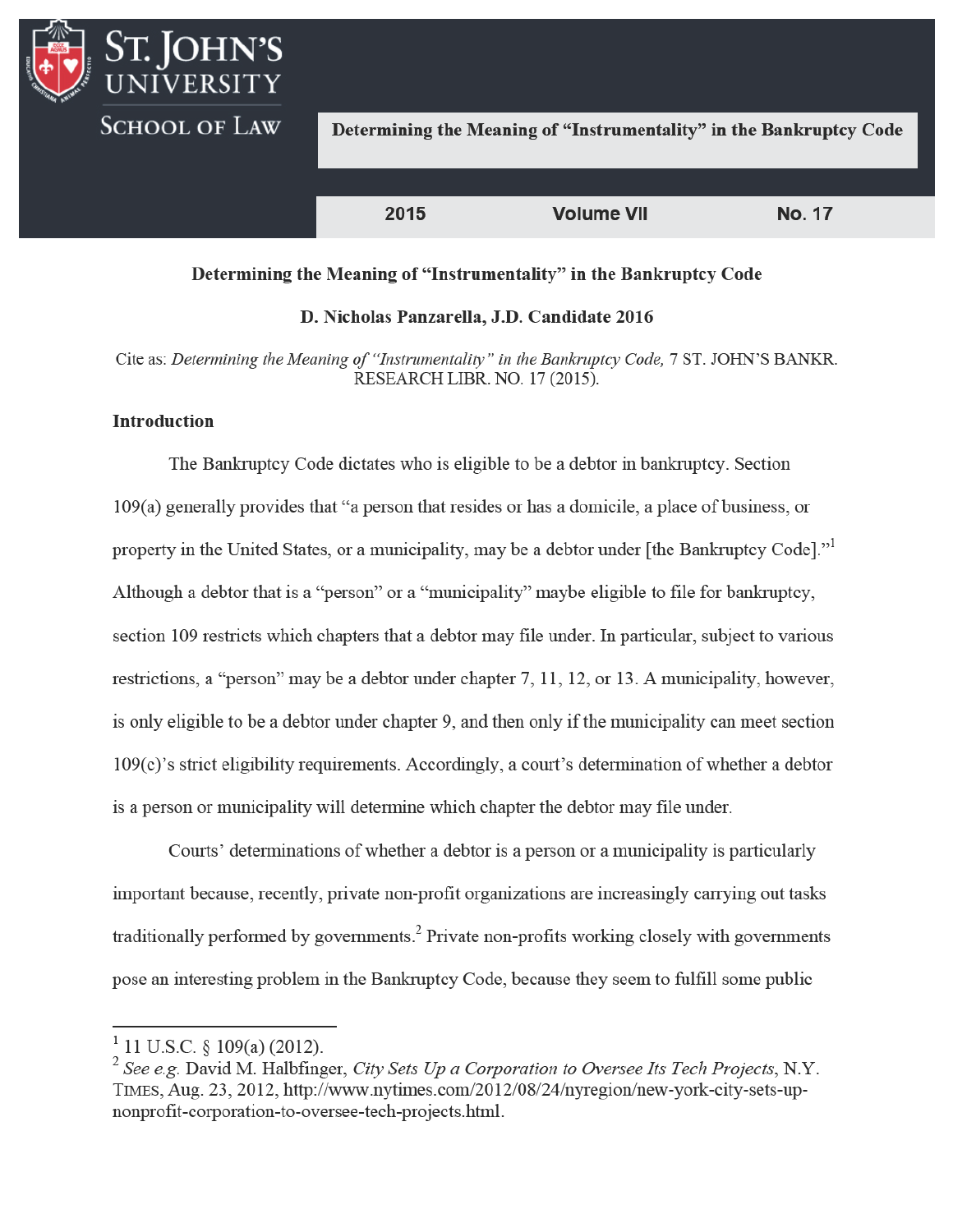function, while retaining the features of a private company. Such entities may resemble municipalities in the sense that they are subject to extensive governmental oversight and regulation, while at the same time retaining characteristics of private entities, such as the ability to select their own corporate officers, set their own budget, and manage their own day-to-day operations. Therefore, the question is whether such non-profits are "persons," eligible to pursue chapter 7, 11, 12, or 13 bankruptcy, or "municipalities," restricted to filing under chapter 9.

 Given that the Bankruptcy Code imposes different eligibility requirements for each chapter, which vary in difficulty, this Article discuss courts' recent interpretations of the term "governmental unit" and "municipality." Part I examines the eligibility requirements for chapter 9 and chapter 11. Part II will discuss the test applied by the courts when determining whether an entity is a "governmental unit." Part III examines the requirements for being a municipality. Part IV discusses the implications for a debtor.

## **Part I: Eligibility Requirements for Chapter 9 and Chapter 11**

 Section 109 of the Bankruptcy Code provides that only a "person" may be a debtor under chapters  $11<sup>3</sup>$  Section 101(41) defines "person" as an "individual, partnership, and corporation," but specifically excludes "governmental unit."<sup>4</sup> Chapter 11 debtors have relatively relaxed requirements as compared to chapter 9 debtors. Generally, any individual, corporation, partnership or LLC is eligible to be a chapter 11 debtor.<sup>5</sup> Unlike chapter 9 debtors, chapter 11 debtors do not need to demonstrate that they are specifically authorized to file.<sup>6</sup> They must have

 3 11 U.S.C. § 109(a) (2012).

 $4$  11 U.S.C.  $\frac{8}{9}$  101(41) (2012).

<sup>5</sup> *See* Kenneth E. Noble & Kevin M. Baum, *Municipal Bankruptcies: An Overview and Recent History of Chapter 9 of the Bankruptcy Code*, 9 Pratt's J. Bankr. L. 513 (2013) (discussing the provisions that govern chapter 11's eligibility requirements).  $^{\overline{6}}$  *Id*.

American Bankruptcy Institute Law Review | St. John's School of Law, 8000 Utopia Parkway, Queens, NY 11439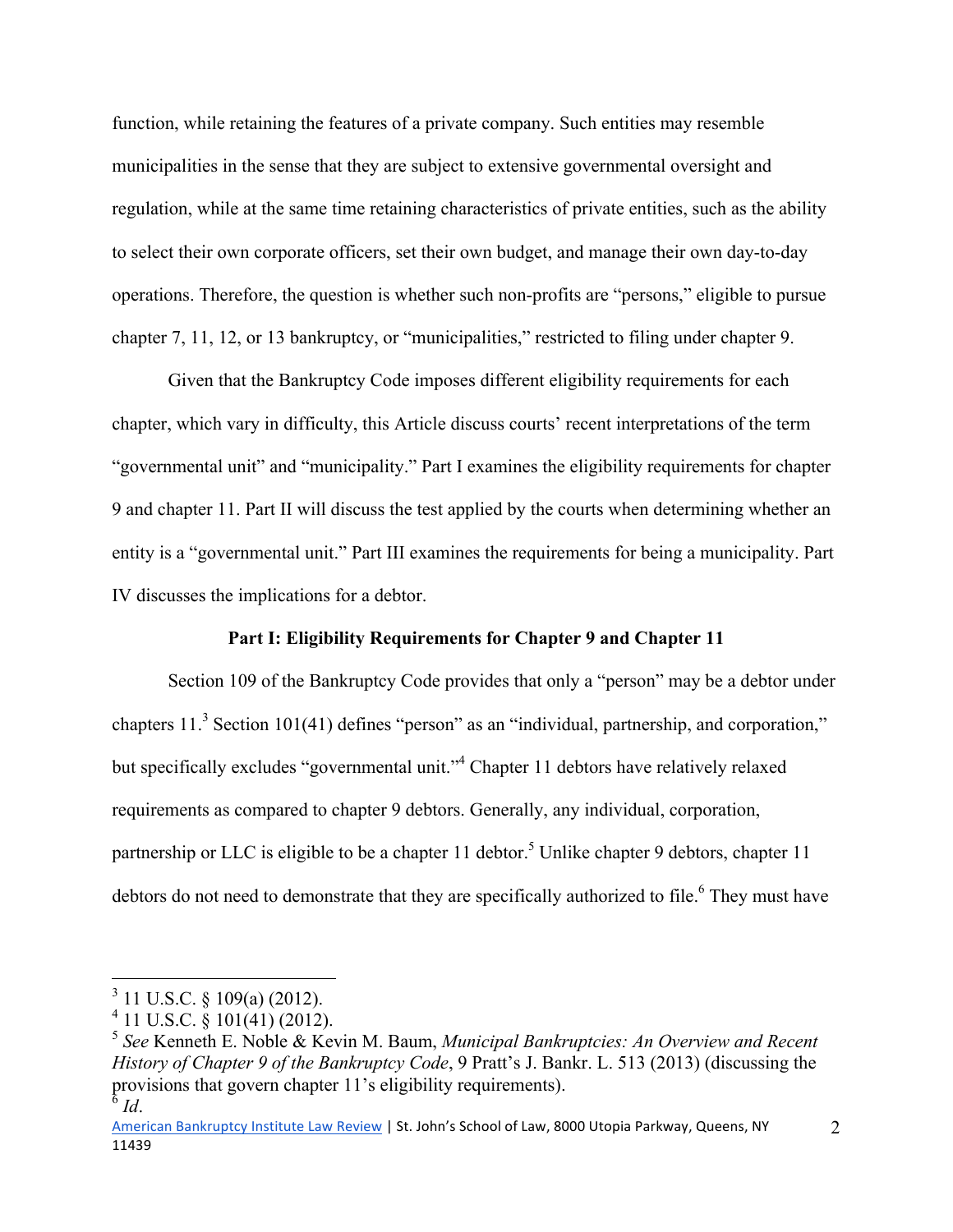received credit counseling from an approved agency during the 180 days prior to filing.<sup>7</sup> They must also file schedules and a statement of financial affairs.<sup>8</sup>

Section 109(c) provides that only a "municipality" may be a debtor under chapter 9. Chapter 9 debtors must meet section 109(c)'s strict eligibility requirements. Specifically, the municipality must demonstrate that it is authorized to be a chapter 9 debtor by state law, that it is insolvent, and it wants to effect a plan to adjust its debts.<sup>9</sup> Furthermore, the municipality must meet one of four creditor-negotiation requirements.<sup>10</sup> A chapter 9 debtor must also file a list of the creditors holding the 20 largest unsecured claims, and a list of all of its creditors.<sup>11</sup>

 While courts generally define "department," "agency" and "political subdivision" based on the plain meaning of those terms<sup>12</sup>, the dictionary definition of instrumentality has proved too general to be instructive.<sup>13</sup>

## **Part II: What is a "governmental unit"?**

 $\frac{7}{11}$  U.S.C. §109(h) (2012).

<sup>8</sup> *See* Kenneth E. Noble & Kevin M. Baum, *Municipal Bankruptcies: An Overview and Recent History of Chapter 9 of the Bankruptcy Code*, 9 Pratt's J. Bankr. L. 513 (2013).  $9$  11 U.S.C. § 109 (c) (2012).

<sup>&</sup>lt;sup>10</sup> *Id*. (The debtor must either: (a) obtain the agreement of creditors holding at least a majority in amount of the claims of each class that the debtor intends to impair under a plan in case of chapter 9; (b) negotiate in good faith with creditors and fail to obtain the agreement of creditors holding at least a majority in amount of the claims of each class that the debtor intends to impair under a plan; (c) be unable to negotiate with creditors because such negotiation is impracticable; or (d) reasonably believe that a creditor may attempt to obtain a preference).

<sup>11</sup> *See* Kenneth E. Noble & Kevin M. Baum, *Municipal Bankruptcies: An Overview and Recent History of Chapter 9 of the Bankruptcy Code*, 9 Pratt's J. Bankr. L. 513 (2013).

<sup>12</sup> *See e.g. In re* Seven Counties Servs., Inc., 511 B.R. 431,464–66 (Bankr. W.D. Ky. 2014); *In re* Las Vegas Monorail Co., 429 B.R. 770, 775 (Bankr. D. Nev. 2010).

<sup>13</sup> *See e.g. In re Seven Counties Servs., Inc.*, 511 B.R. at 466 ("Courts that have analyzed the term 'governmental unit' within the Code have focused on the term 'instrumentality.' These cases find the plain meaning of 'instrumentality' to be of little assistance."); *In re Las Vegas Monorail Co.*, 429 B.R. at 776 ("[T]he nonlegal definition of instrumentality is, unfortunately, anything but ordinary or plain . . . Given this state of affairs, there really is no 'plain meaning' of the term 'instrumentality'—or, to be somewhat puckish, there are too many plain and accepted meanings—and it thus makes sense to look at the context and background of that term's use in the Bankruptcy Code.").

American Bankruptcy Institute Law Review | St. John's School of Law, 8000 Utopia Parkway, Queens, NY 11439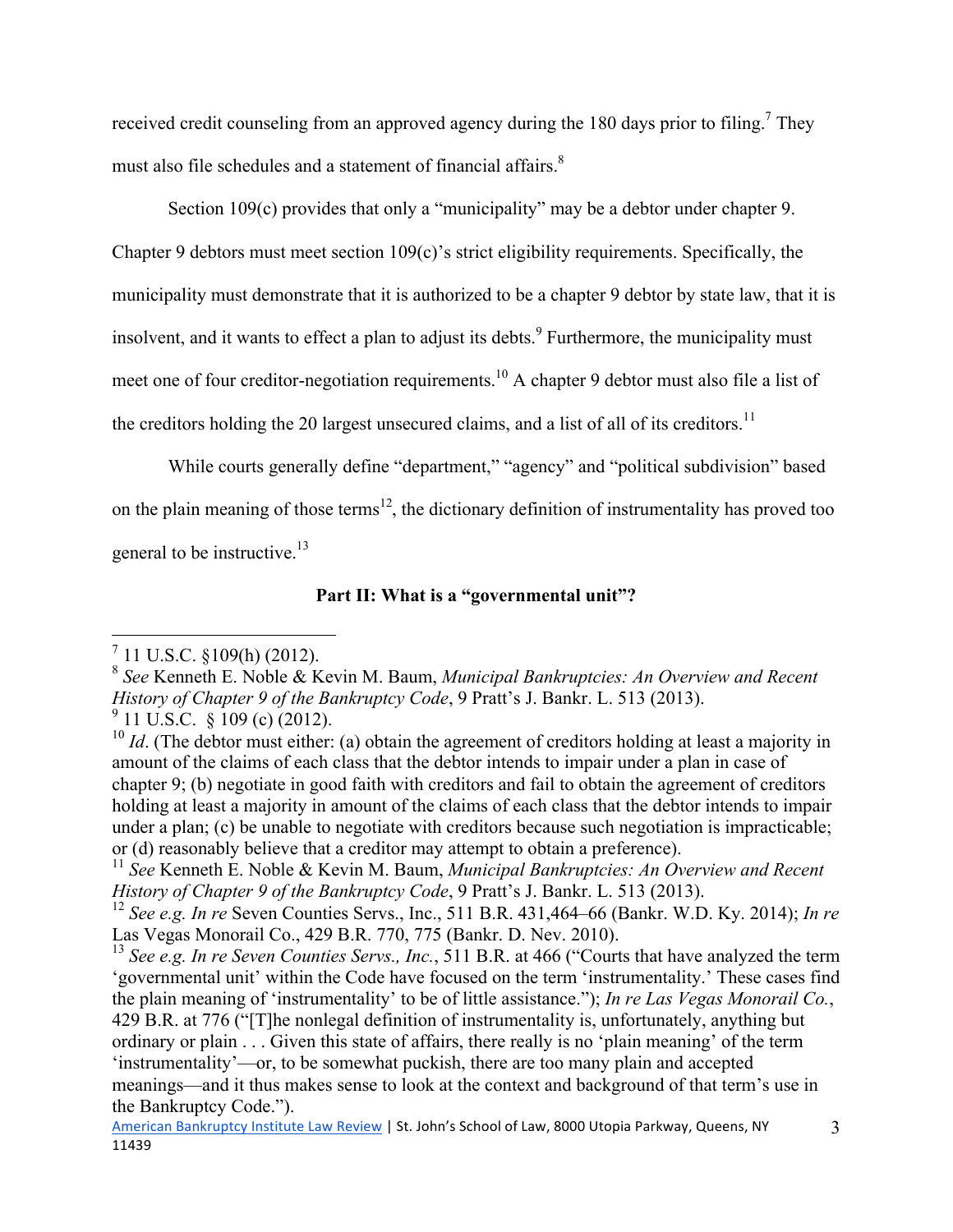The term "governmental unit" includes, among others, a "department, agency, or instrumentality of  $\ldots$  a State."<sup>14</sup> It also includes "municipality."<sup>15</sup> The legislative history of section 101 indicates that Congress intended to define "governmental unit" in the "broadest sense."<sup>16</sup> The legislative history, however, further provides that a "department," "agency," or "instrumentality" "does not include any entity that owes its existence to state action, such as the granting of a charter or license but that has no other connection with a State . . . The relationship must be an active one in which the [entity] is actually carrying out some governmental function $^{17}$ 

Recently, in *In re Seven Counties Services, Inc.<sup>18</sup>*, a bankruptcy court addressed whether a Kentucky community mental healthcare provider was a "governmental unit" under section  $101(27)$ .<sup>19</sup> There, the court denied a motion by a state retirement system seeking a determination that the debtor was a "governmental unit" under section 101(27), and therefore barred from seeking chapter 11 relief. The retirement system argued that the healthcare provider was a "governmental unit" only eligible for chapter 9 relief because the healthcare provider sought to reject its executory contract with the retirement system in order to stop contributions to the state retirement fund. The court held that because the debtor was not a department, agency, or instrumentality of the State, it was not a "governmental unit."<sup>20</sup>

 $\overline{a}$ 

<sup>&</sup>lt;sup>14</sup> 11 U.S.C. § 101(27) (2012) ("The term 'governmental unit' means United States; State; Commonwealth; District; Territory; municipality; foreign state; department, agency, or instrumentality of the United States . . . a State, a Commonwealth, a District, a Territory, a municipality, or a foreign state; or other foreign or domestic government.")  $\frac{15}{1d}$ 

<sup>&</sup>lt;sup>16</sup> S. REP. No. 95-989, AT 24 (1978).

<sup>17</sup> *Id*. 18 *In re Seven Counties Servs., Inc.*, 511 B.R. 431 (Bankr. W.D. Ky. 2014).

<sup>19</sup> *Id*. at 463.

<sup>20</sup> *Id*. at 470.

American Bankruptcy Institute Law Review | St. John's School of Law, 8000 Utopia Parkway, Queens, NY 11439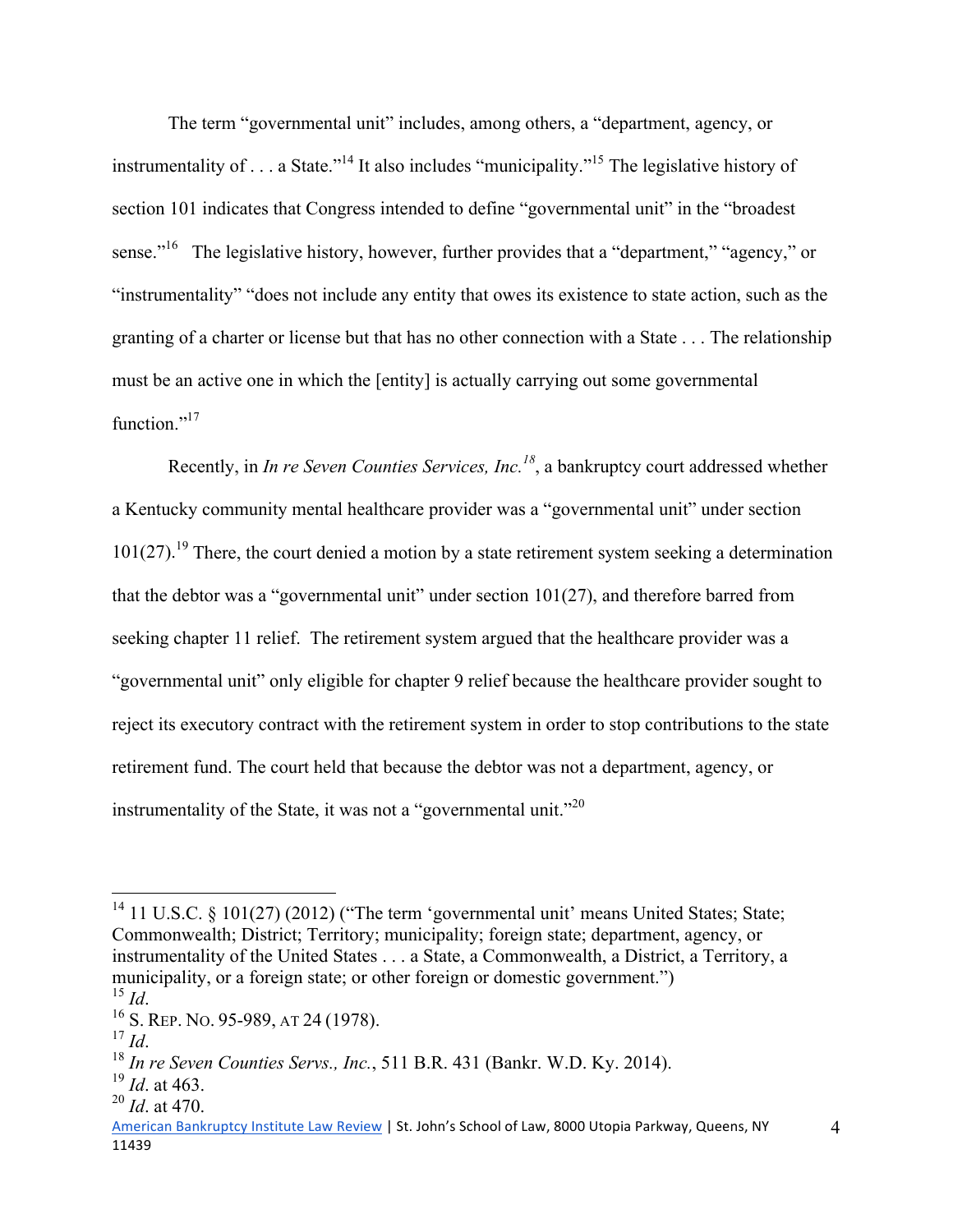Seven Counties Services, Inc. ("Seven Counties"), the debtor, was a nonprofit organization that provided behavioral health services to Kentucky residents pursuant to a state law, which was designed to begin the privatization of mental health services in Kentucky<sup>21</sup> Because many employees of the new non-profit community health centers were previously state employees, and had already paid into the state retirement system, KERS, the State designated the community health centers as "departments" of the State, thereby allowing them to participate in the state retirement system.

Kentucky exercised limited oversight over community mental health centers, such as Seven Counties. They were approved by the State Secretary for Health and Family Services through an administrative process that required that the non-profits' bylaws, board of directors, and operations met certain minimum standards.<sup>22</sup> The non-profits' day-to-day operations, however, were isolated from state control. The State did not have the ability to control the nonprofits' boards of directors. It also did not exercise any control over health care providers' budgets, and did not appropriate funds directly to the non-profits. The only control the State exercised was whether to designate or de-designate non-profits as community mental health centers.23

This part will examine in turn why the bankruptcy court determined that Seven Counties was not a department, agency, or instrumentality of the State, and thus not a "governmental unit."

#### **A. "Department"**

 $\overline{a}$ 

 $^{21}$  *Id.* at 436.

<sup>22</sup> *Id*. at 446.

<sup>23</sup> *Id*. at 437.

American Bankruptcy Institute Law Review | St. John's School of Law, 8000 Utopia Parkway, Queens, NY 11439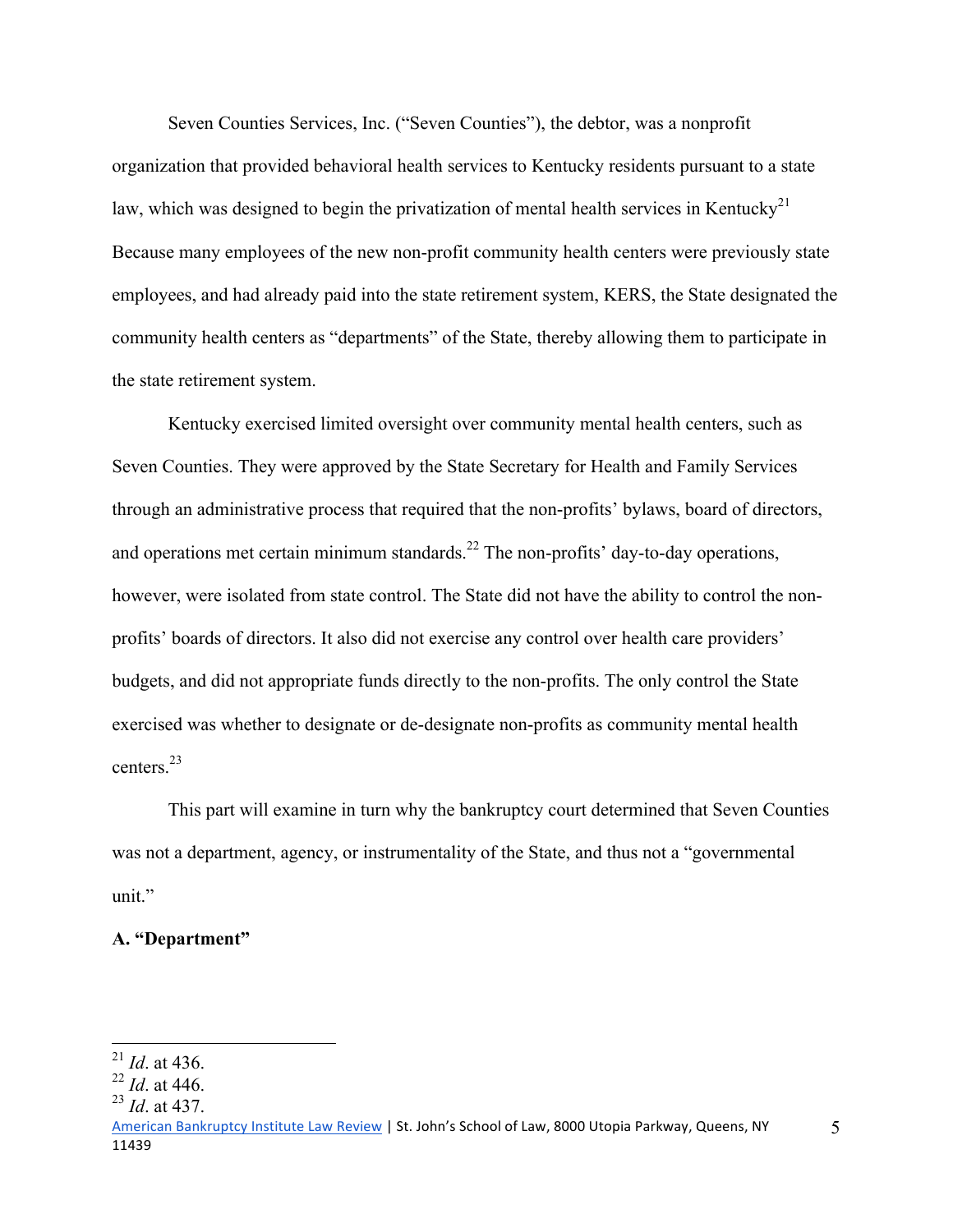The court held that Seven Counties was not a "department," despite the existence of a State law defining it as such.<sup>24</sup> It reached its decision based primarily on the *Black's Law Dictionary* definition of the word. Furthermore, the court reasoned that the debtor was not a "department" because a private individual incorporated it, and because it was not administered by individuals that are accountable to public officials or the electorate.<sup>25</sup> The state retirement system argued that Seven Counties was a "department" since a state statute<sup>26</sup> defined "department" to include any entity participating in the state retirement system. The court found this argument unpersuasive, however, because federal law, not state law, determines the meaning of the terms used in the Bankruptcy Code.<sup>27</sup>

The Bankruptcy Code does not define the term "department." However, the court reasoned, "[w]hen Congress uses a familiar legal expression and does not provide a definition, that connotes Congress' intent that words be given their usual legal meaning."28 Therefore, courts, such as the *Seven Counties* court, have relied on the plain meaning rule of statutory construction to determine its meaning.<sup>29</sup> *Black's Law Dictionary* defines "department" as a "principal branch or division of government."<sup>30</sup> The Seven Counties court found that this dictionary meaning of "department" comports with federal statutory interpretation of the term in

 $\overline{a}$ 

 $30$  BLACK's LAW DICTIONARY (9th ed. 2009).

<sup>24</sup> *In re Seven Counties Servs., Inc.*, 511 B.R. at 464.

<sup>25</sup> *Id*. at 465.

<sup>&</sup>lt;sup>26</sup> K.R.S. § 61.510(3) (" 'Department' means any state department or board or agency participating in [a state pension system] in accordance with appropriate executive order."). <sup>27</sup> *In re Seven Counties Servs., Inc.*, 511 B.R. at 464.

<sup>28</sup> *In re* LTV Steel Co., Inc., 264 B.R. 455, 473 (Bankr. N.D. Ohio 2001).

<sup>29</sup> *See e.g. In re Seven Counties Servs., Inc.*, 511 B.R. at 464 ("The first rule of statutory construction is to look at the 'plain meaning' of the word.").

American Bankruptcy Institute Law Review | St. John's School of Law, 8000 Utopia Parkway, Queens, NY 11439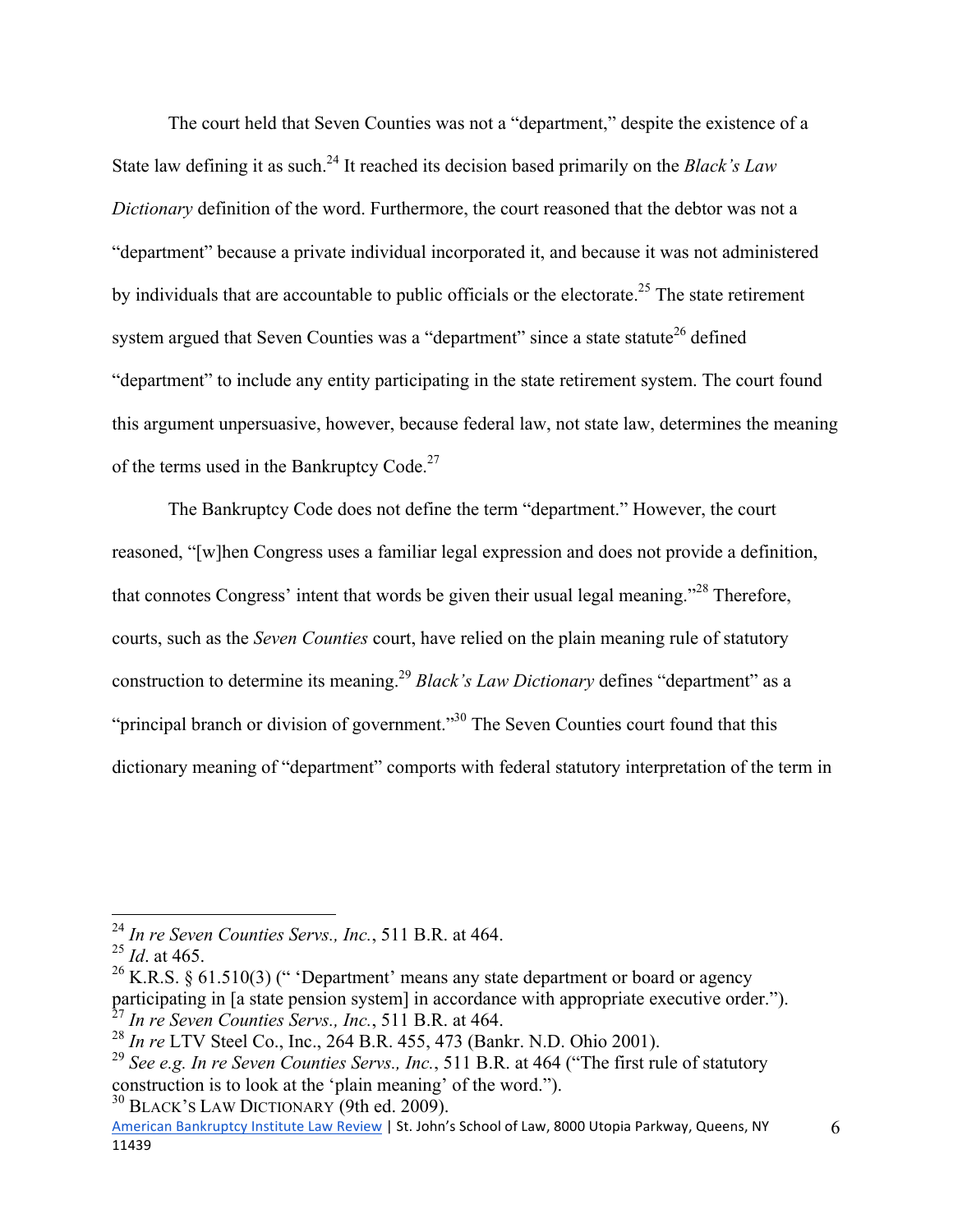case law.31 Therefore, in order to be a "department" within the meaning of the Bankruptcy Code, a debtor must be a branch or division of the government.

## **B. "Agency"**

 $\overline{a}$ 

 The Bankruptcy Code also does not define the term "agency." Therefore, the Seven Counties court relied primarily on the plain meaning of the term to determine its meaning. *Black's Law Dictionary* defines "agency" as including "state offices, departments, divisions, bureaus, boards and commissions."32 However, a state law denominating a debtor as such is not dispositive.

 In *In re Seven Counties*, the state retirement system argued that because the debtor was also defined as a "board" under state law, that it was an "agency" according to the plain meaning found in *Black's Law Dictionary*.<sup>33</sup> The court relied on a Kentucky Supreme Court case<sup>34</sup> that held that community mental health centers were not agencies.<sup>35</sup> There, the Kentucky Supreme Court reasoned that CMHCs were "not claimed to be state agencies for any purpose other than retirement system participation," and that their employees were "not under the merit system, state salary schedules, or any other state personnel regulations."<sup>36</sup> Accordingly, the Seven Counties court found that the CMHC debtor was not an agency after applying the same reasoning.<sup>37</sup>

<sup>31</sup> *See e.g.* Hubbard v. United States, 514 U.S. 695, 699 (1995) (interpreting 18 U.S.C. §6 by equating the use of "department" to refer to a component of the Executive Branch); *In re Seven Counties Servs., Inc.*, 511 B.R. at 464 ("The *Black's Law Dictionary* (9th ed. 2009) definition of 'department' as a 'principal branch or division of government,' comports with federal statutory interpretation of the term in case law.").

<sup>&</sup>lt;sup>32</sup> BLACK'S LAW DICTIONARY (9th ed. 2009).

<sup>33</sup> *In re Seven Counties Servs., Inc.*, 511 B.R. at 465.

<sup>34</sup> *Kentucky Region Eight v. Commonwealth of Kentucky*, 507 S.W.2d 489 (Ky. 1974).

<sup>35</sup> *In re Seven Counties Servs., Inc.*, 511 B.R. at 465.

<sup>36</sup> *Kentucky Region Eight*, 507 S.W.2d at 491.

<sup>37</sup> *In re Seven Counties Servs., Inc.*, 511 B.R. at 466.

American Bankruptcy Institute Law Review | St. John's School of Law, 8000 Utopia Parkway, Queens, NY 11439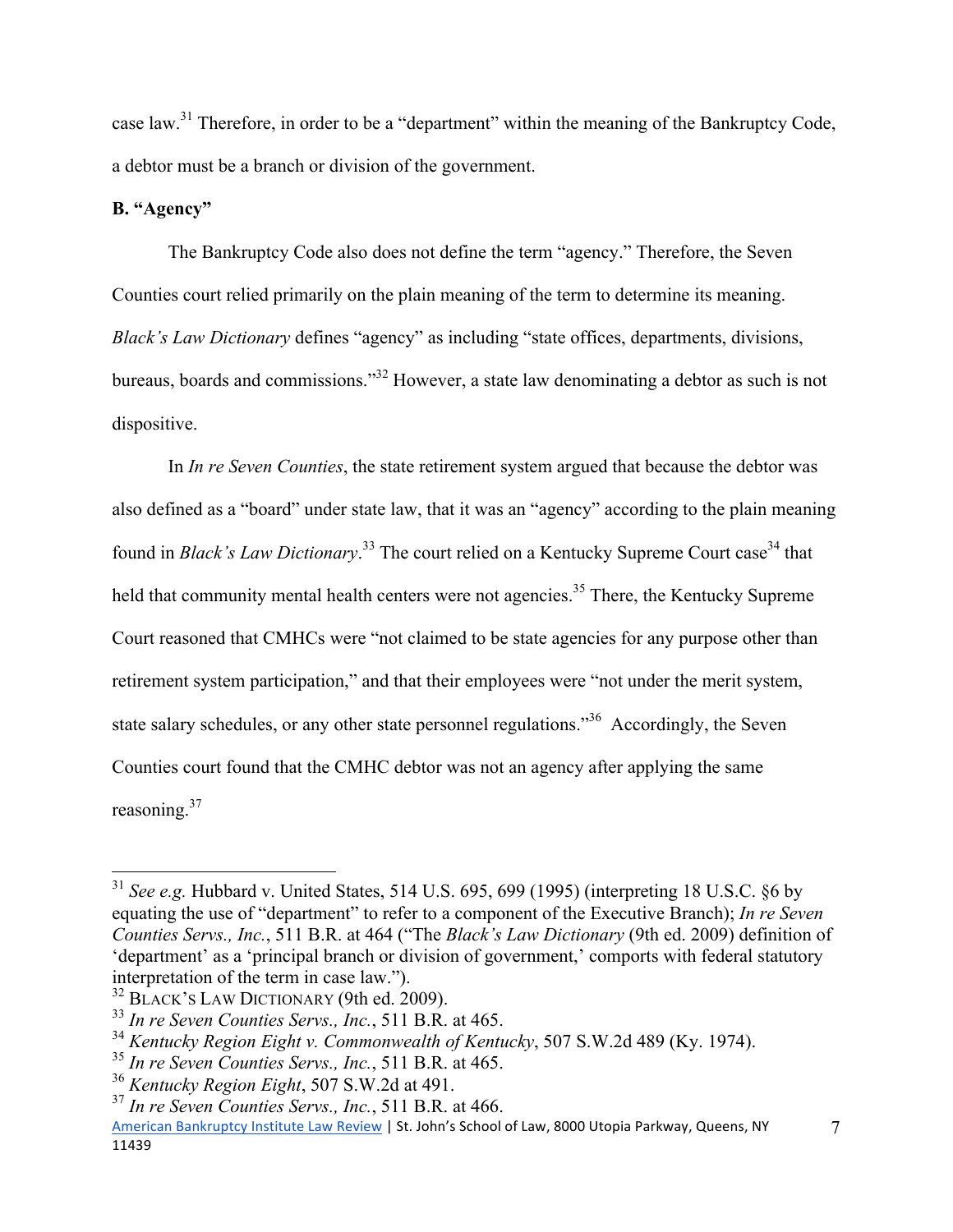## **C. "Instrumentality"**

 The Bankruptcy Code does not define the term "instrumentality." Furthermore, courts have found that the plain meaning of the term provides little assistance.<sup>38</sup> Therefore, in recent decisions, courts, including the Seven Counties court, have identified three factors for determining whether an entity is an "instrumentality" of the State: (1) "whether the entity has any of the powers typically associated with sovereignty, such as eminent domain, the taxing power, or sovereign immunity"; (2) "whether the entity has a public purpose, and if so, the level of control exerted by the state on the entity's activities in furthering the purpose"; and (3) "the effect of the State's own designation and treatment of the entity."<sup>39</sup>

 For example, in applying these factors the court in *In re Seven Counties* concluded that the debtor was not an "instrumentality" because (a) the debtor did not exercise any powers typically associated with sovereignty, and (b) Kentucky exerted very little control over the debtor's operations.40 In particular, the debtor was a private organization, and Kentucky did not appoint or approve its board of directors, officers, executives, or employees.<sup>41</sup> Indeed, the only power that Kentucky exercised over the debtor was the power to remove the debtor's recognition as a mental health services provider.<sup>42</sup> Furthermore, Kentucky did not allocate any funds to the debtor. Rather, the debtor obtained funding pursuant to contracts that it negotiated with Kentucky at arm's length. $43$ 

## **Part III: What is a "municipality"?**

<u>.</u>

<sup>38</sup> *Supra* note 8.

<sup>39</sup> *In re Seven Counties Servs., Inc.*, 511 B.R. at 467.

<sup>40</sup> *Id*. 41 *Id*. at 468.

<sup>42</sup> *Id*. at 469.

<sup>43</sup> *Id*. at 465.

American Bankruptcy Institute Law Review | St. John's School of Law, 8000 Utopia Parkway, Queens, NY 11439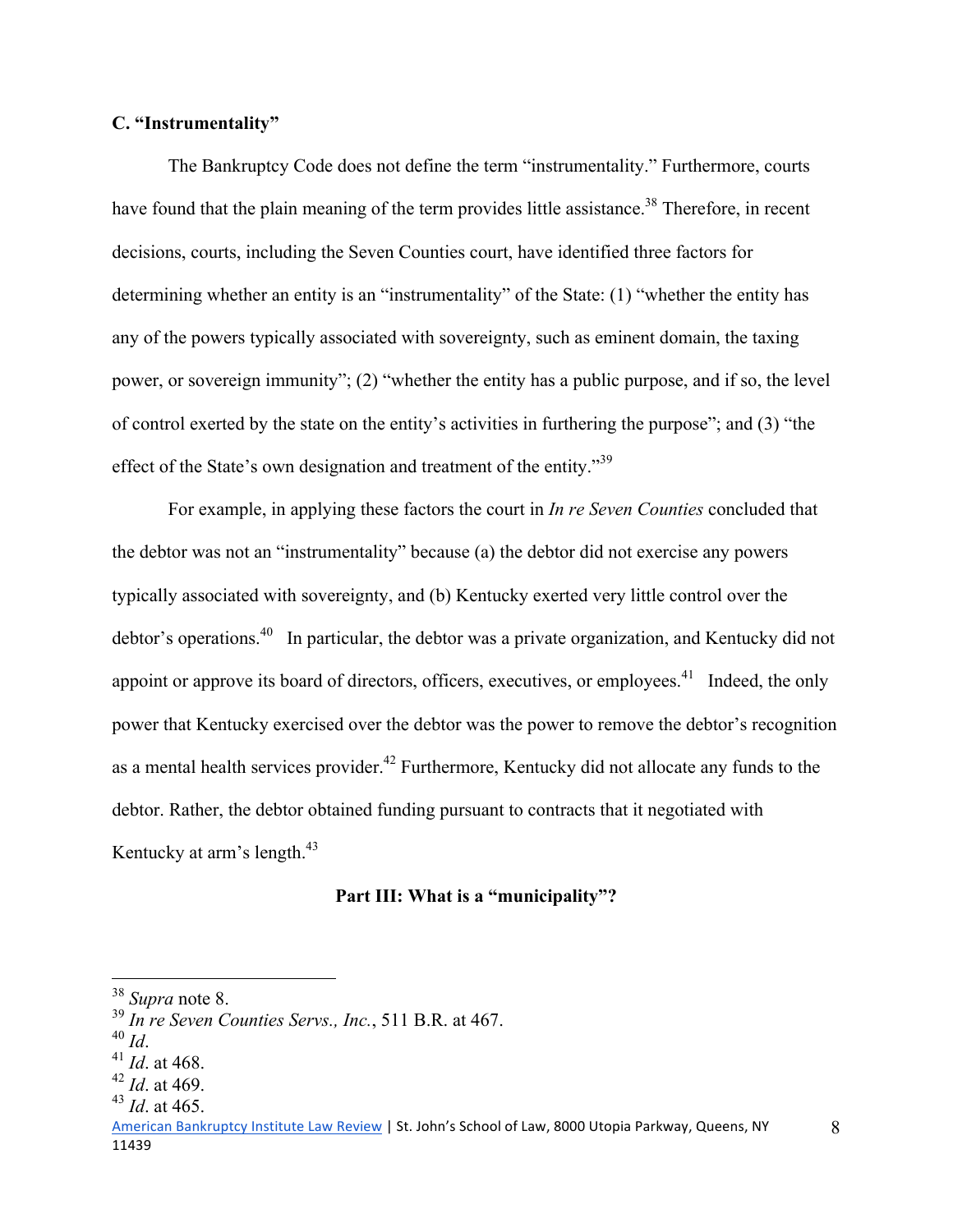Section 101(40) defines municipality as a "political subdivision or public agency or instrumentality of a State."<sup>44</sup>

 The three-part test discussed above was initially developed in *In re Las Vegas Monorail* by the United States Bankruptcy Court for the District of Nevada to determine whether an entity was a "municipality" (i.e. "political subdivision or public agency or instrumentality of a State") under section 109(c).

 In *In re Las Vegas Monorail*, the United States Bankruptcy Court for the District of Nevada denied a creditor's motion to dismiss debtor's chapter 11 case.<sup>45</sup> The creditor argued that the debtor was a "municipality" as defined by section 101(40), and therefore ineligible to seek anything other than chapter 9 relief.<sup>46</sup> The court held that because the debtor was not a political subdivision, public agency, or instrumentality of the State, it qualified for chapter 11 relief. $47$ 

 The Las Vegas Monorail Company ("LVMC"), the debtor, owned and operated a 3.9 mile long monorail that connected nine hotels in Las Vegas.<sup>48</sup> LVMC acted pursuant to a Nevada law that allowed private companies to operate a public monorail, and obtained a franchise from the local county government to operate the monorail.<sup>49</sup> In an effort to expand the monorail's length, LVMC arranged for structured financing to acquire the existing monorail and expand it.<sup>50</sup> The financing required the Director of the Nevada Department of Business and Industry to sponsor the issuance of around \$650 million of municipal bonds.<sup>51</sup> Ambac Assurance Corp. ("Ambac"), the creditor, insured payment of the principal and interest on the first series of

<u>.</u>

 $44$  11 U.S.C. 101(40) (2012).

<sup>45</sup> *In re Las Vegas Monorail Co.*, 429 B.R. at 800.

<sup>46</sup> *Id*. at 774.

<sup>47</sup> *Id*. at 800.

 $^{48}$  *Id.* at 773.<br><sup>49</sup> *Id* 

<sup>49</sup> *Id*. 50 *In re Las Vegas Monorail Co.*, 429 B.R. at 773.

 $^{51}$  *Id*.

American Bankruptcy Institute Law Review | St. John's School of Law, 8000 Utopia Parkway, Queens, NY 11439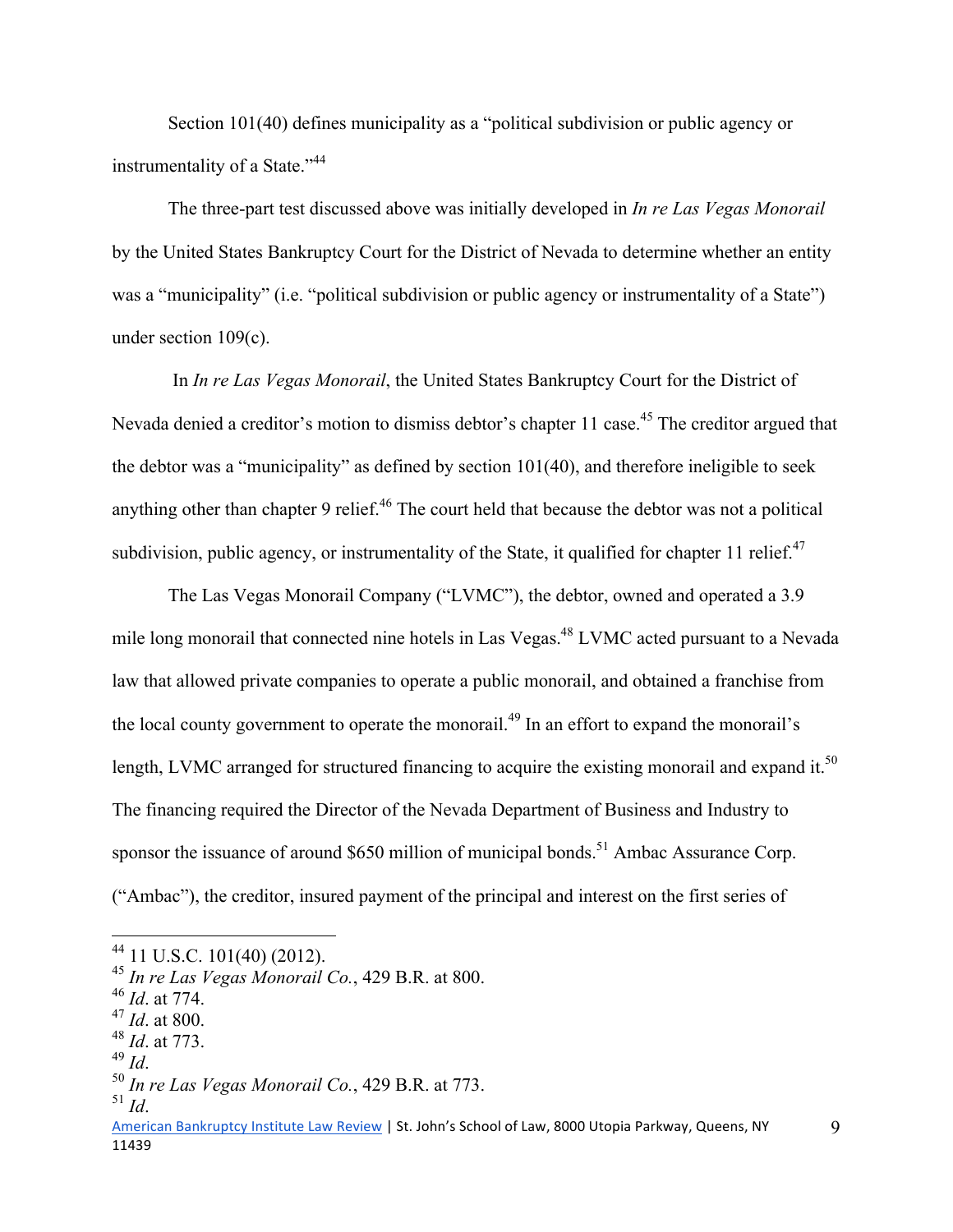bonds.<sup>52</sup> As part of its effort to obtain tax-exempt status, LVMC signed a "Tax Certificate and Agreement" that stated that LVMC was "an instrumentality of the State of Nevada . . . controlled by the Governor of the State of Nevada."<sup>53</sup> Over time, LVMC was unable to make the payments on the bonds from its revenues.<sup>54</sup> As a result, it filed for chapter 11 bankruptcy protection.<sup>55</sup> Ambac immediately moved to dismiss LVMC's case on the ground that LVMC was a "municipality," and thus ineligible for chapter 11 relief. $56$ 

 In *In re Las Vegas Monorail*, the court examined the history of the Bankruptcy Code's use of the terms "municipality" and "instrumentality" and identified three distinct threads.<sup>57</sup> The first thread addresses "whether the entity has any of the powers typically associated with sovereignty, such as eminent domain, the taxing power, or sovereign immunity."<sup>58</sup> If the entity has such power, the court determined that it is likely a political subdivision or State agency.<sup>59</sup> The court found that LVMC did not have the power to tax, the power of eminent domain, and did not have sovereign immunity, and therefore was not a political subdivision or agency of the state $60$ 

The second thread focuses on whether the entity has a public purpose and the degree of control that the State exercises over the entity's activities in furtherance of that purpose.<sup>61</sup> The

1

<sup>52</sup> *Id*. at 774.

<sup>&</sup>lt;sup>53</sup> *Id.* Additionally, LVMC's by-laws allowed the Governor to inspect and audit LVMC's records annually, disapprove of any by-law amendments, disapprove of LVMC's rates, and rejected LVMC's budget. Furthermore, the Governor could reject proposed board members, refuse to reappoint board members, and remove directors for cause. *Id*. at 774 n.3.<br><sup>54</sup> *Id*.

<sup>54</sup> *Id*. 55 *Id*. 56 *In re Las Vegas Monorail Co.*, 429 B.R. at 774.

<sup>57</sup> *In re Las Vegas Monorail Co.*, 429 B.R. at 788.

<sup>58</sup> *Id*. 59 *Id*. 60 *Id*. at 795.

<sup>61</sup> *Id*. at 788.

American Bankruptcy Institute Law Review | St. John's School of Law, 8000 Utopia Parkway, Queens, NY 11439 10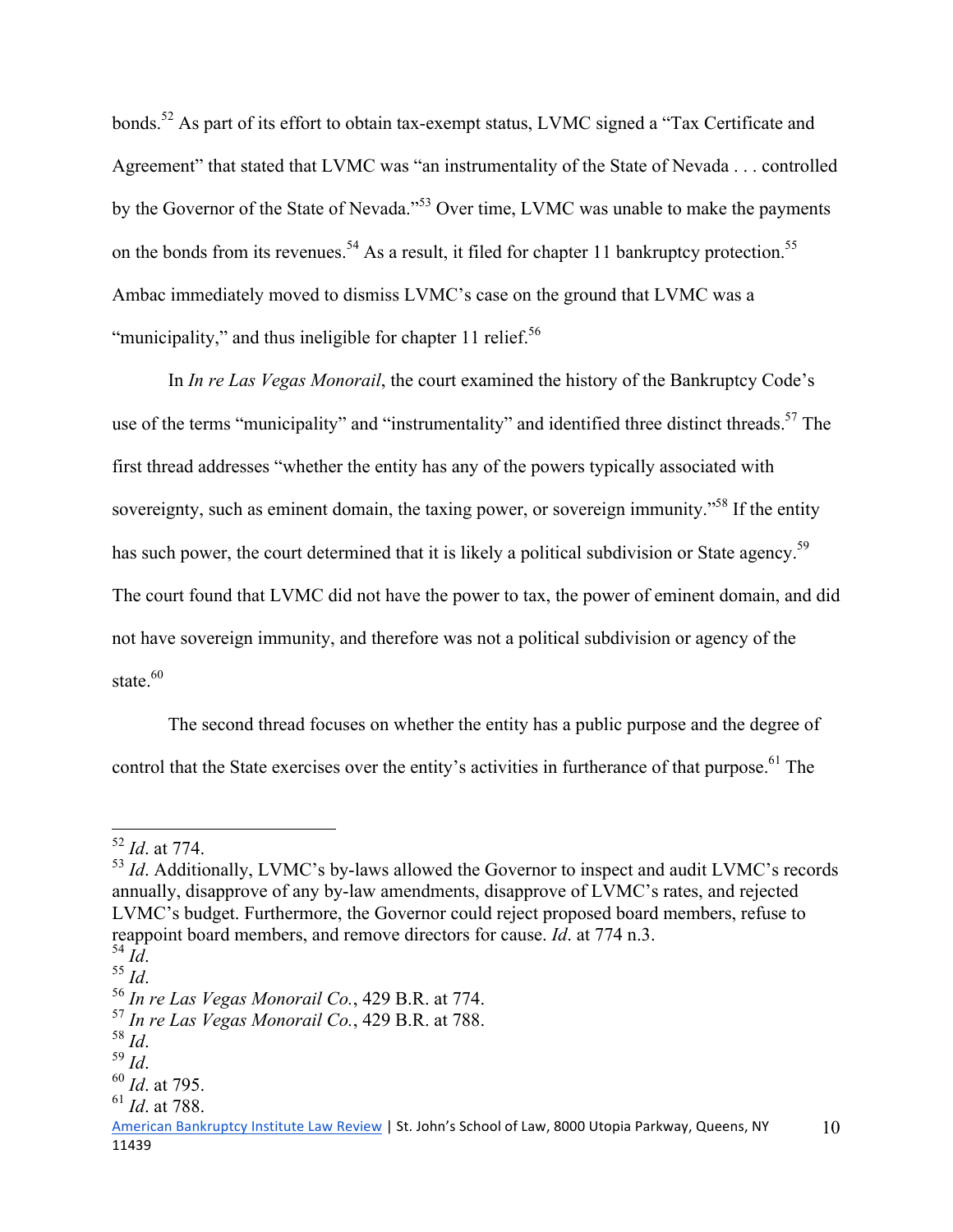court stated that the more control the State has over an entity's day-to-day operations, the more likely it is to be an instrumentality of the State under section  $101(40)$ .<sup>62</sup> Moreover, the type of control retained by the State is critical. The court explained, "If the control retained or exercised is necessary or designed to allow the State to manage its finances . . . then the entity is an instrumentality. If the control, however, is more akin to oversight or regulation, then the entity is not an instrumentality."63 In *In re Las Vegas Monorail*, the court found that LVMC performed an acknowledged public function, public transportation, but that the State's control was "primarily strategic and periodic, rather than operational and constant."<sup>64</sup> While the Governor of Nevada had the power to approve LVMC's fares, approve its budget, and appoint its directors, LVMC operated its day-to-day business in isolation from the State.<sup>65</sup> Furthermore, while Nevada's involvement in LVMC was significant, it was not designed to protect public finances.<sup>66</sup>

The final thread analyzes the effect of the State's designation and treatment of the entity. The court stressed that while some deference is given to the State's categorization of the entity, it is not determinative. In *In re Las Vegas Monorail*, although LVMC signed a "Tax Certificate and Agreement" that stated that it was an instrumentality, the court found that Nevada statutory law regarding monorails does not support that classification.<sup>67</sup> Therefore, because LVMC did not satisfy any of the prongs of the three-part test, it was not a municipality under 109(c).

#### **Part IV: Implications**

 In conclusion, determining whether an entity is a "department" or "agency" under section 101(41)'s definition of "governmental unit" or a "political subdivision" or "public agency" under

 $^{62}$  *Id.* 

<sup>62</sup> *Id*. 63 *Id*. at 789.

<sup>64</sup> *Id*. at 797.

<sup>65</sup> *Id*. 66 *Id*. 67 *Id*. at 799.

American Bankruptcy Institute Law Review | St. John's School of Law, 8000 Utopia Parkway, Queens, NY 11439 11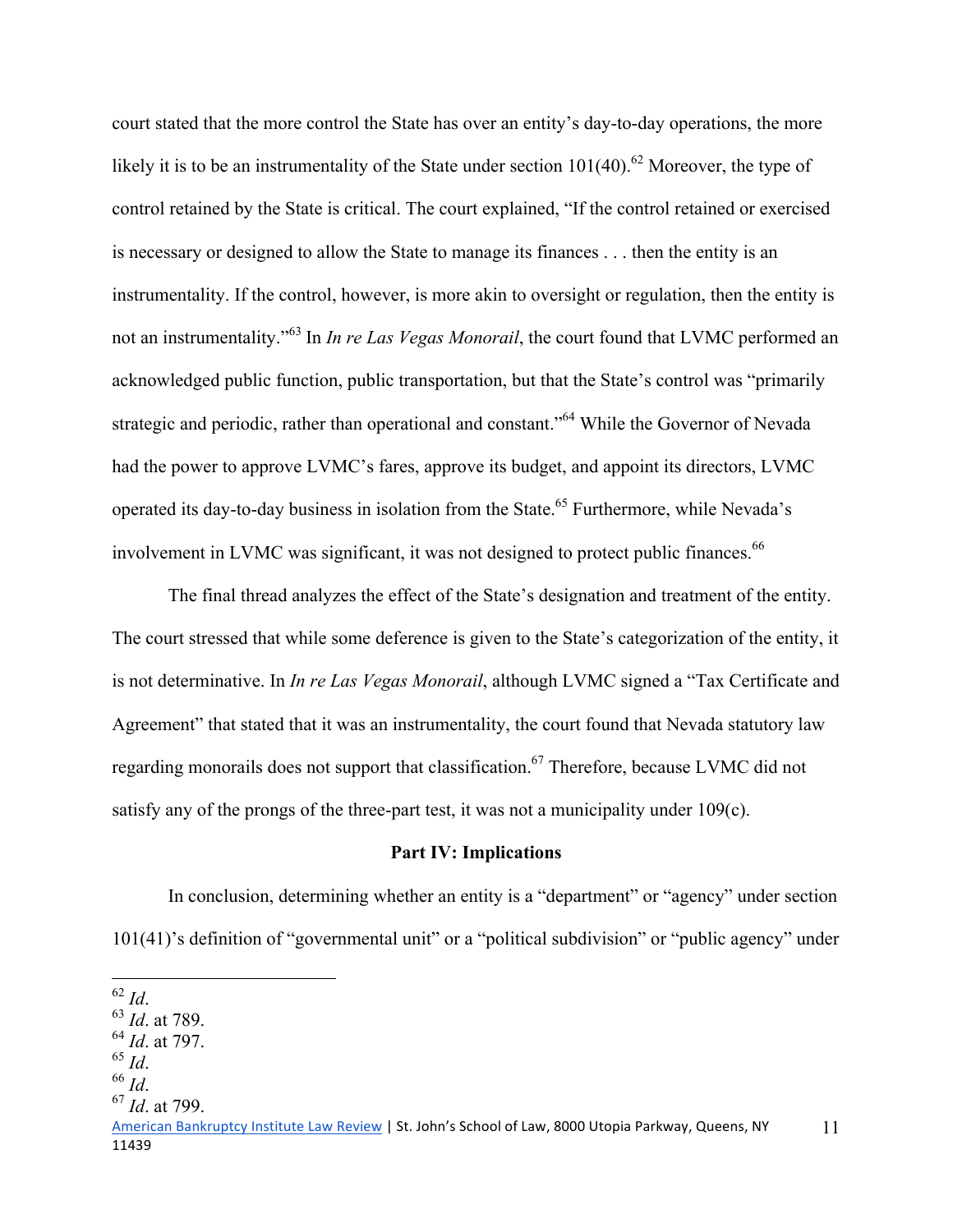the section 101(40) definition of "municipality" requires a straightforward plain meaning analysis. When determining whether an entity is an "instrumentality" under either section, however, courts have used the three-part test developed in *In re Las Vegas Monorail*, and applied in *In re Seven Counties*. The Seven Counties decision demonstrates that while Congress intended to define the term "governmental unit" in the "broadest sense," the definition is not broad enough to encompass an independent, private non-profit entity that works closely with a state or the federal government, even if the entity participates in a government pension system. Accordingly, an independent, private non-profit entity, even those working closely with state governments, and providing services traditionally performed by the government will likely be eligible for chapter 11 relief. That eligibility for chapter 11 is important because a governmental unit is only eligible for chapter 9 relief if the governmental unit can meet the strict statutory requirements for being a chapter 9 debtor.<sup>68</sup> For example, chapter 9 relief may not be available to a governmental unit in a state that does not authorize chapter 9 filings.<sup>69</sup> Only twelve states specifically authorize chapter 9 filings.<sup>70</sup> Fifteen state offer some limited form of chapter 9 filings for municipalities.<sup>71</sup> The remaining 23 states do not authorize chapter 9 filings for municipalities.<sup>72</sup> Thus, an independent, private non-profit entity will likely be entitled to bankruptcy relief under chapter 11 even if the entity would not be entitled to file for bankruptcy had the entity been found to be a governmental unit. This is important for non-profit entities working closely with governments because chapter 11 debtors may either reorganize or liquidate

 $\overline{a}$ 

 $68$  11 U.S.C. 109(a) (2012).

<sup>69</sup> *See* Kenneth E. Noble & Kevin M. Baum, *Municipal Bankruptcies: An Overview and Recent History of Chapter 9 of the Bankruptcy Code*, 9 Pratt's J. Bankr. L. 513 (2013) (discussing the provisions that govern chapter 9's eligibility requirements).

<sup>70</sup> *Id*. 71 *Id*. 72 *Id*.

American Bankruptcy Institute Law Review | St. John's School of Law, 8000 Utopia Parkway, Queens, NY 11439 12